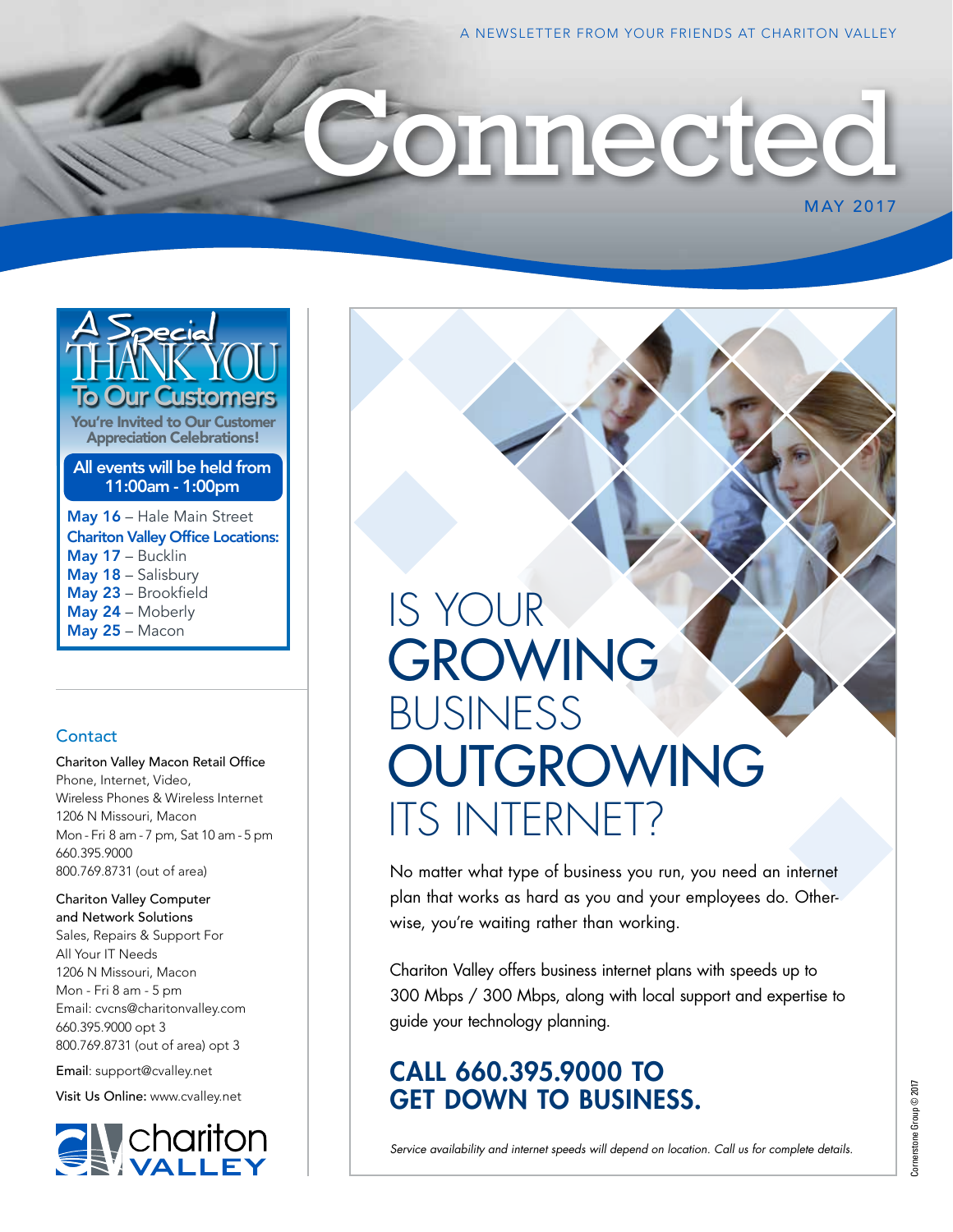#### Call 811 Before You Dig to Help Prevent Utility Damage

An underground utility line is damaged once every six minutes nationwide because someone decided to dig without first calling 811. This statistic comes from data collected by Common Ground Alliance (CGA), the association dedicated to protecting underground utility lines and the safety of people who dig near them.

Digging without knowing the approximate location of underground utilities can result in damage to gas, electric, communications, water, and sewer lines, which can lead to service disruptions, serious injuries, and costly repairs. There are more than 20 million miles of underground utilities in the United States, according to data compiled by CGA from various industry groups.

To know what's below, always call 811 or go to www.mo1call.com before digging on your property. That way, local utilities can come out and mark where underground lines are located. Data shows that when you call 811 the appropriate amount of time before digging, you have a less than one percent chance of striking a buried utility line.

.

#### Chariton Valley thanks you in advance for doing your part to help prevent utility damage.





Are you looking for ways to make movie nights at home even better? Chariton Valley offers all kinds of star-studded entertainment options sure to be big hits with your family and friends.

Topping the list is Premium Movie Channels in stunning HD. These two go together like popcorn and butter. It's the perfect way to take your Chariton Valley TV package from pretty good to pretty amazing.

With HD Premium Movie Channels, your eyes and ears are in for a real treat. You'll get an incredibly lifelike picture that's so vivid and crisp, it feels like you're right in the middle of the action. You can watch full-screen versions of movies — not to mention more of the big games — and see truer colors with sharper details. Plus, HD further enhances your movie night experience with high-quality digital sound.

Premium Movie Channels are your ticket to a dazzling collection of new and classic movies plus award-winning original series. You can subscribe to one of our multi-plex Premium channels or add all 44 Premium channels for the best value. You're the director of your home's movies! Our Premium Movie Channels include:

- HBO
- STARZ ENCORE
- Showtime
- The Movie Channel
- 
- Cinemax
- **STARZ**

For a plot twist on movie nights, consider surprising your audience with nontraditional popcorn. You'll find lots of recipes here, from coconut curry popcorn to buffalo ranch popcorn: www.babble.com/best-recipes/25-creative-homemade-popcorn-recipes

Add your choice of Premium Movie Channels for as low as \$12.99 per month or add all 44 Premium Channels along with 50 Music Channels for only \$49.99. Call 660.395.9000 now to sign up, and enjoy the show!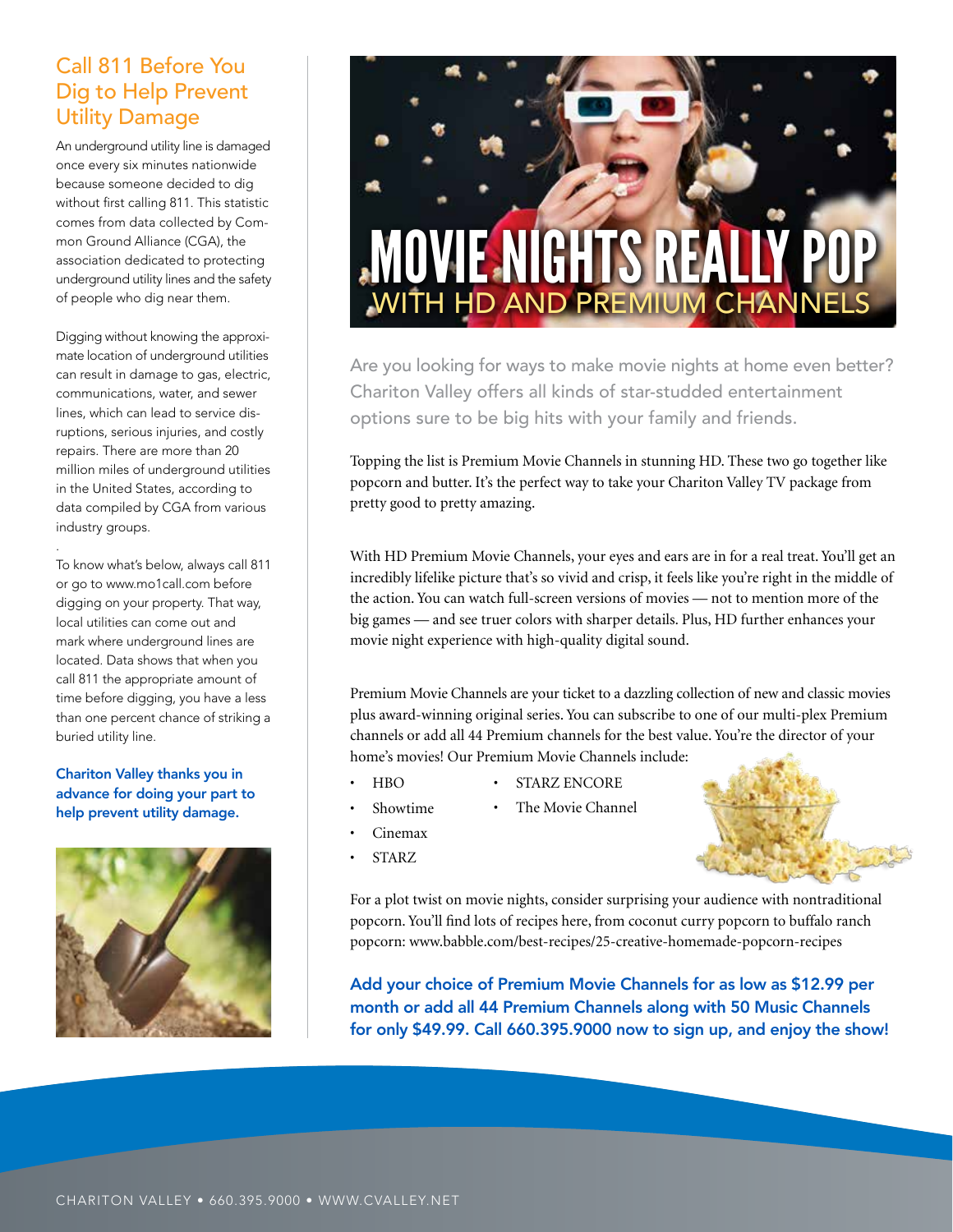## Tech Trends to Watch in the Next Several Years

According to members of the Forbes Technology Council, an organization for senior-level technology executives, we should be keeping our eyes on technology trends including these between now and 2022:

#### Conversational Interfaces

A conversational interface is any user interface (UI) that mimics chatting with a real human. So instead of communicating with a computer on its own inhuman terms—by clicking on icons and entering commands—you interact with it on your terms by just telling it what to do. Right now, there are two basic types of conversational interfaces: voice assistants (which you talk to) and chatbots (which you type to).

#### Virtual Reality

Examples of virtual reality environments include games, movies, trainings, and simulations. Pilots can learn to fly, for example, by using a virtual reality environment representing a plane. Equipment needed for virtual reality applications usually includes a handset or hand-held controller. The virtual reality experience includes visual, audio, and haptic (touch) elements.



#### Autonomous Cars

An autonomous (or driverless) car is a vehicle that is capable of sensing its environment and navigating without human input. The potential benefits include saving lives and reducing costs. Many such vehicles are being developed, but as of February 2017, the automated cars now permitted on public roads are not yet fully autonomous.

#### Internet Of Things

Many people consider the Internet of Things (IoT) to be one of the most exciting and useful tech trends. IoT refers to internet-connected devices ranging from kitchen appliances to heart monitors that are able to collect and exchange data using embedded sensors. As this technology grows in the next few years, more devices will join the list.

Speaking of internet-connected devices, you may need a faster internet connection if you have lots of them in use at your house. Call us at 660.395.9000 or visit www.cvalley.net to check out the speeds available.

#### These Quotes About Motherhood Will Make You Smile

Motherhood definitely has its humorous moments and inspires a great deal of laughter (along with those inevitable tears). In honor of Mother's Day, here are a few smileproducing quotes to enjoy:

*You're just like a human napkin for kids, like, they just wipe their face on you and stuff.* – Tina Fey

*If evolution really works, how come mothers only have two hands?* – Milton Berle

*The most remarkable thing about my mother is that for 30 years she served the family nothing but leftovers. The original meal has never been found.* – Calvin Trillin

*A suburban mother's role is to deliver children obstetrically once, and by car for ever after.* – Peter De Vries

*Always be nice to your children because they are the ones who will choose your rest home.* – Phyllis Diller

*When my kids become wild and unruly, I use a nice, safe playpen.*  When they're finished, I climb out. – Erma Bombeck

Are you smiling yet? Chariton Valley wishes all of you a very Happy Mother's Day!